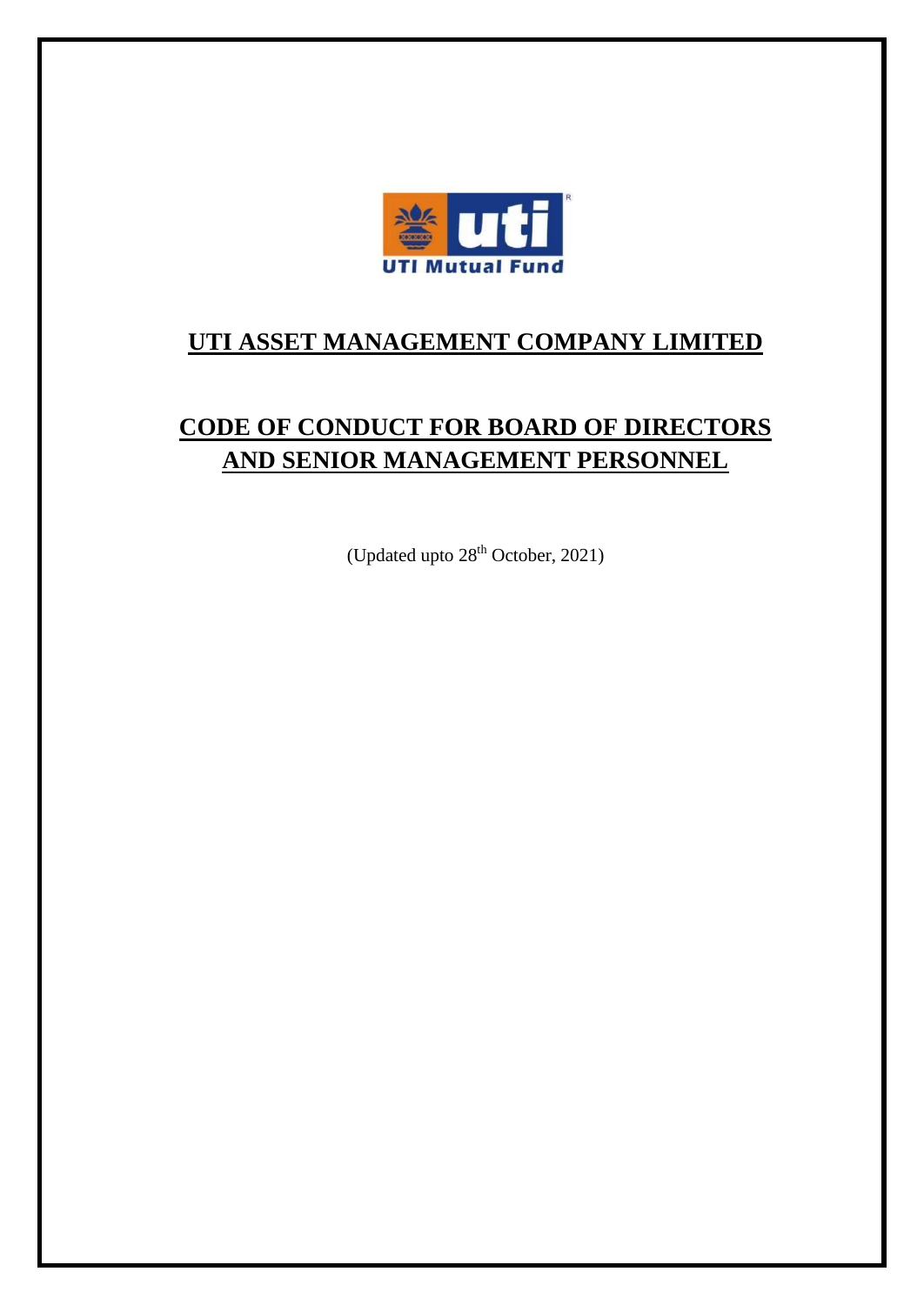## **1. Introduction:**

The matters covered in this Code of Conduct are of the utmost importance to UTI Asset Management Company Limited ("**Company**"), its shareholders and stakeholders and are essential so that it can conduct business in accordance with legal and ethical values to which the Company is strongly committed.

Pursuant to Regulation 17(5) of the Securities and Exchange Board of India (Listing Obligations and Disclosure Requirements) Regulations, 2015, as amended ("**SEBI** Listing **Regulations**"), the board of directors of a listed entity is required to lay down a code of conduct for all members of board of directors and senior management of the listed entity. Accordingly, the Company has adopted this Code of Conduct for Board of Directors and Senior Management ("the Code").

## **2. Objective:**

The Company expects ethical, honest and professional conduct from its employees and Directors while undertaking the Business Activities, this Code is based on the good corporate governance.

Board members and Senior Management Personnel ("SMP") are expected to read and understand this Code, uphold these standards and comply with all applicable laws, rules and regulations, and all applicable policies and procedures adopted by the Company.

# **3. Applicability of the Code:**

In compliance with the SEBI Listing Regulations, the Board of Directors of the Company ("**Board**") has laid down this Code for

- (a) Directors of the Board; and
- (b) Senior management personnel of the Company

#### **4. Definitions:**

The words, terms and expressions referred to in this Code will have the same meaning as defined under the Companies Act, 2013 (the "Act"), rules made there under and the SEBI Listing Regulations.

Unless repugnant to the meaning or context thereof, the following expressions, wherever used in this Code, shall have the meaning assigned to them below:

- i. **"Board of Directors" or "Board"** means the collective body of the Directors of the Company;
- ii. **"Director"** means a director appointed to the Board of the Company;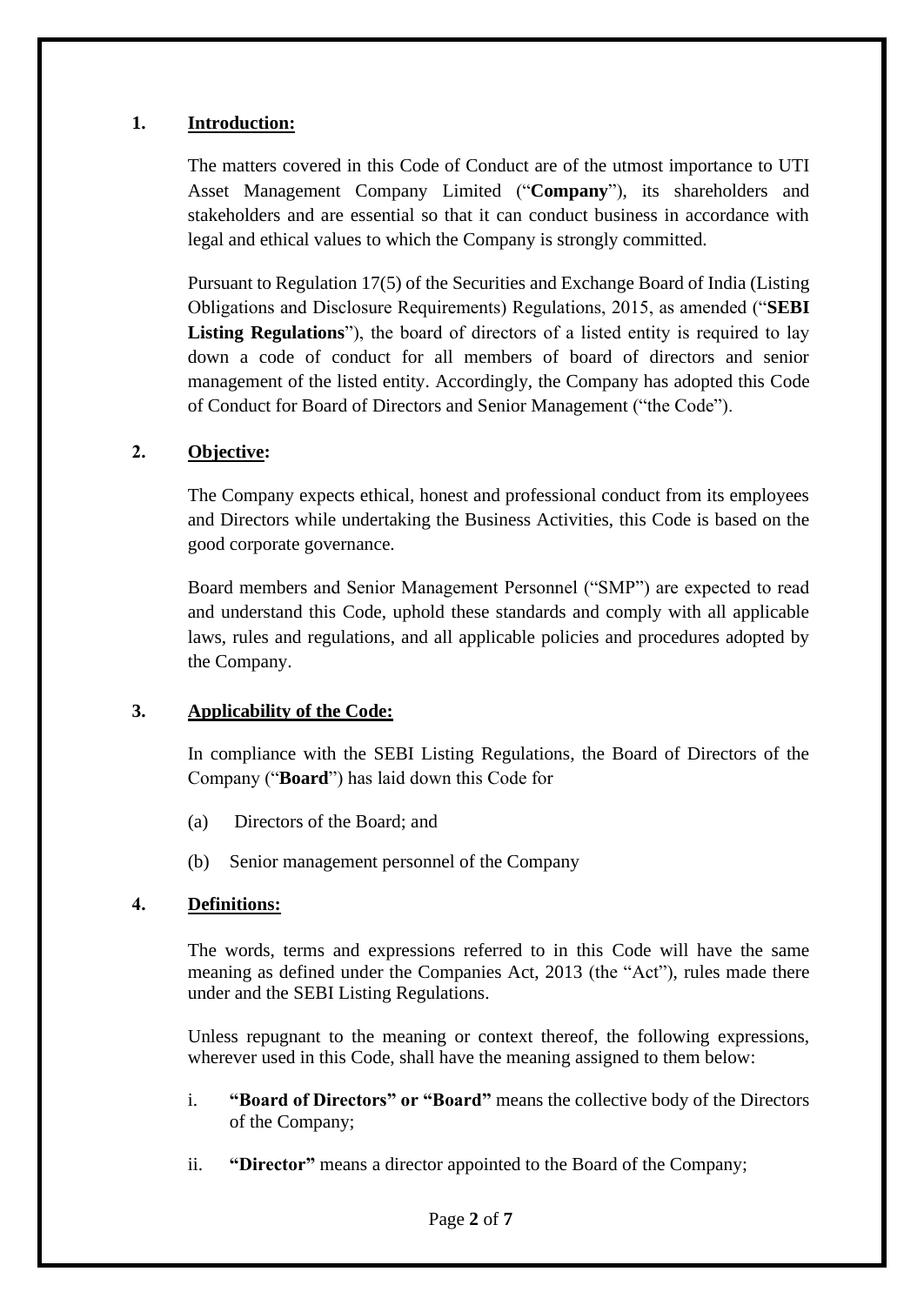iii. "**Senior Management Personnel**" or "**SMP**" shall mean officers / personnel of the Company who are members of its core management team excluding board of directors and shall comprise of all members of management one level below the Chief Executive Officer / Managing Director / Whole Time Director / Manager (including Chief Executive Officer / Manager, in case they are not part of the Board) and shall specifically include Company Secretary and Chief Financial Officer.

In this Code, unless the contrary intention appears:

- a) the clause headings are for ease of reference only and shall not be relevant to interpretation;
- b) a reference to a clause number includes a reference to its sub-clauses;
- c) words in singular number include plural and vice-versa.

## **5. Code of Conduct:**

The Board and Senior Management Personnel of the Company should:

- (a) demonstrate the highest standards of integrity, business ethics, and corporate governance;
- (b) perform their roles with competence, diligence, in good faith and in the best interests of the Company;
- (c) provide expertise and experience in their areas of specialization and share learnings at the meetings of the Board with the best interests of the Company and its stakeholders in mind. They should point the Company's management in the 'right' direction based on their experience and judgement;
- (d) give careful and independent consideration to the affairs of the Company and all documents placed before them to satisfy themselves with the soundness of key decisions taken by the Management. They should call for additional information, where necessary, for making such judgements;
- (e) not engage in any business, relationship or any activity which detrimentally conflicts with the interest of the Company or bring discredit to the Company. Any situation that creates a conflict of interest between personal interests and the Company and its stakeholders' interests must be avoided at all costs;
- (f) follow all the regulatory guidelines on Prevention of Insider Trading and Code of Conduct for regulating, monitoring and reporting of trading by designated employees and their relatives';
- (g) not disclose any confidential / privileged information of the Company and should direct any media queries or approaches to the appropriate spokesperson within the Company;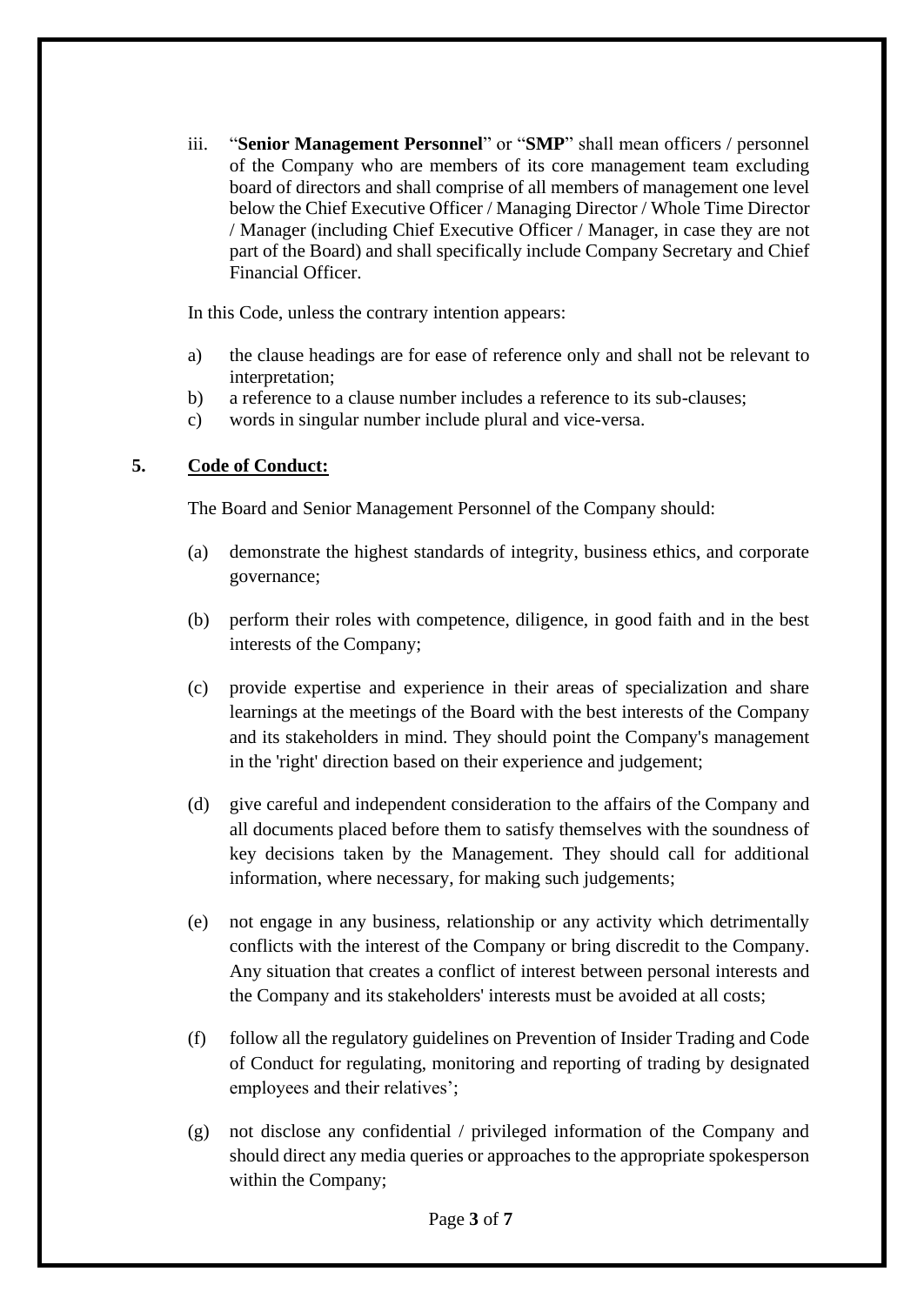- (h) not seek, accept or receive, directly or indirectly, any gift, payments or favour in whatsoever form from Company's business associates, which can be perceived as being given to gain favour or dealing with the Company and shall ensure that the Company's interests are never compromised;
- (i) not achieve or attempt to achieve any undue gain or advantage either to himself or to his relatives, partners, or associates;
- (j) not commit any offence involving moral turpitude or any act contrary to law or opposed to the public policy';
- (k) ensure compliance with Policy on Related Party Transactions;
- (l) should maintain and cause the Company to maintain a proper and adequate internal control system for financial reporting and preservation of company's assets;
- (m) ensure that they use the Company's assets, properties, information and intellectual rights for official purpose only or as per the terms of their appointment;
- (n) ensure compliance of the prescribed safety & environment related norms and other applicable codes, laws, rules, regulations and statutes; and
- (o) establish processes to minimize the risks of fraud and misappropriation/misuse of the Company's assets (both tangible and intangible).

#### **6. Duties of Independent Directors:**

The independent directors shall:

- (a) comply with the terms of their appointment
- (b) undertake appropriate induction and regularly update and refresh their skills, knowledge and familiarity with the Company;
- (c) seek appropriate clarification or amplification of information and, where necessary, take and follow appropriate professional advice and opinion of outside experts at the expense of the Company;
- (d) strive to attend all meetings of the Board and of the committees of the Board, which the independent director(s) is a member of;
- (e) participate constructively and actively in the committees of the Board in which they are chairpersons or members;
- (f) strive to attend the general meetings of the Company;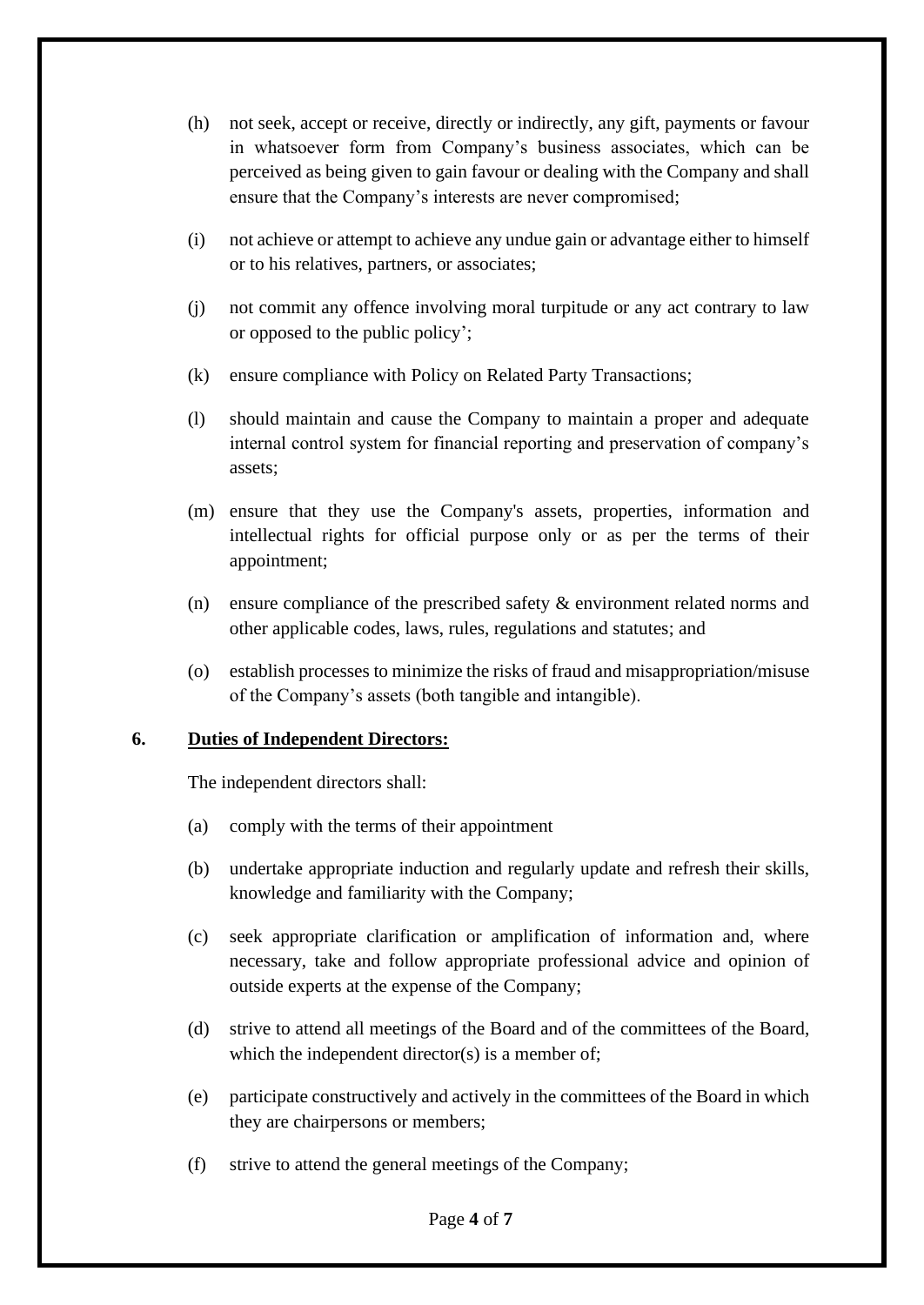- (g) where they have concerns about the running of the Company or a proposed action, ensure that these are addressed by the Board and, to the extent that they are not resolved, insist that their concerns are recorded in the minutes of the meeting of Board;
- (h) keep themselves well informed about the Company and the external environment in which it operates;
- (i) not to unfairly obstruct the functioning of an otherwise proper the Board or committees of the Board;
- (j) pay sufficient attention and ensure that adequate deliberations are held before approving related party transactions and assure themselves that the same are in the interest of the Company;
- (k) ascertain and ensure that the Company has an adequate and functional Whistle Blower Policy and to ensure that the interests of a person who uses such mechanism are not prejudicially affected on account of such use;
- (l) report concerns about unethical behaviour, actual or suspected fraud or violation of this Code;
- (m) acting within his/her authority, assist in protecting the legitimate interests of the Company, shareholders and its employees;
- (n) not disclose confidential information, including commercial secrets, technologies, advertising and sales promotion plans, unpublished price sensitive information, unless such disclosure is expressly approved by the Board or required by law;
- (o) help in bringing an Independent judgment to bear on the Board's deliberations especially on issues of strategy, performance, risk management, resources, key appointments and standards of conduct;
- (p) bring an objective view in the evaluation of the performance of board and management;
- (q) scrutinize the performance of management;
- (r) satisfy themselves on the integrity of financial information and that financial controls and the systems of risk management are appropriate;
- (s) safeguard the interests and balance the conflicting interest of the stakeholders;
- (t) appointment / removal / determining the appropriate level of remuneration of Executive Directors, Key Managerial Personnel and Senior Management and have a prime role in appointing and where necessary recommending removal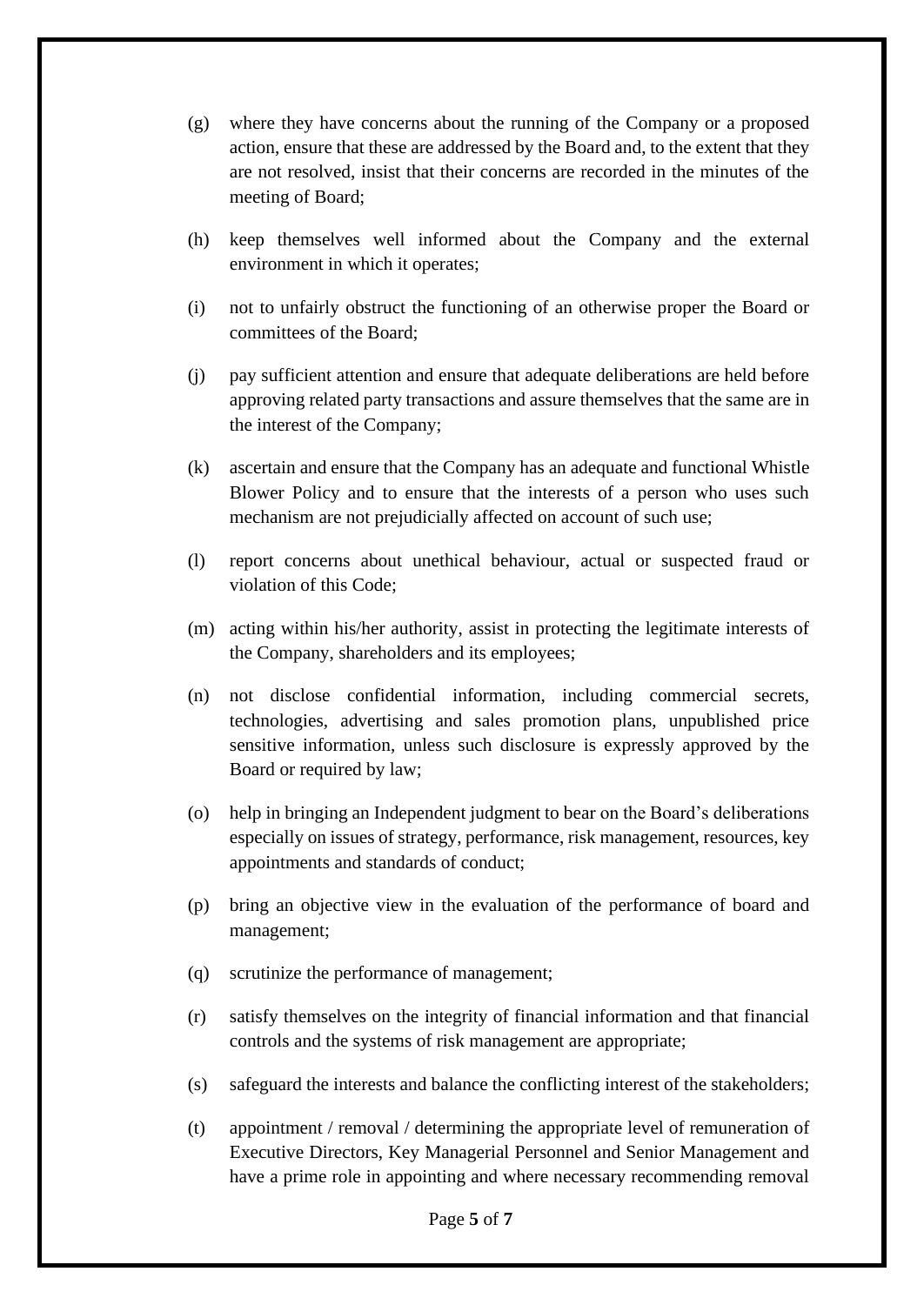of Executive Directors, Key Managerial Personnel and Senior Management; and

(u) managing the conflict in the best interest of the Company.

# **7. Annual Affirmation with Compliance of this Code:**

As per Regulation 26(3) of the SEBI Listing Regulations, all members of the Board and Senior Management Personnel of the Company shall affirm compliance with this Code on an annual basis, within 30 days from the end of each financial year, to the Company in the prescribed form. The format of affirmation is enclosed as **Annexure-I**.

# **8. Violations of the Code:**

Directors should communicate any suspected violations of this code immediately to the Chairperson of the Audit Committee. Senior Management Personnel should communicate any suspected violation to the MD/CEO, who in turn shall communicate to the Audit Committee, as may be necessitated. The Company would ensure proper enquiry and would take appropriate action against those whose actions are found to violate the Code.

# **9. Effective Date & Amendments:**

This Code may be amended, modified or supplemented from time to time to ensure compliance with any modification, amendment or supplementation to the SEBI Listing Regulations or as may be otherwise prescribed by the Nomination and Remuneration Committee or Board from time to time.

The Nomination and Remuneration Committee shall review the Code at least once in a year and recommend the necessary changes to the Board for its approval.

The Code has come into effect from the date of approval of the Board i.e.  $16<sup>th</sup>$ December, 2019.

The Code was amended pursuant to the resolution of the Board passed at its meeting held on 28<sup>th</sup> October, 2021.